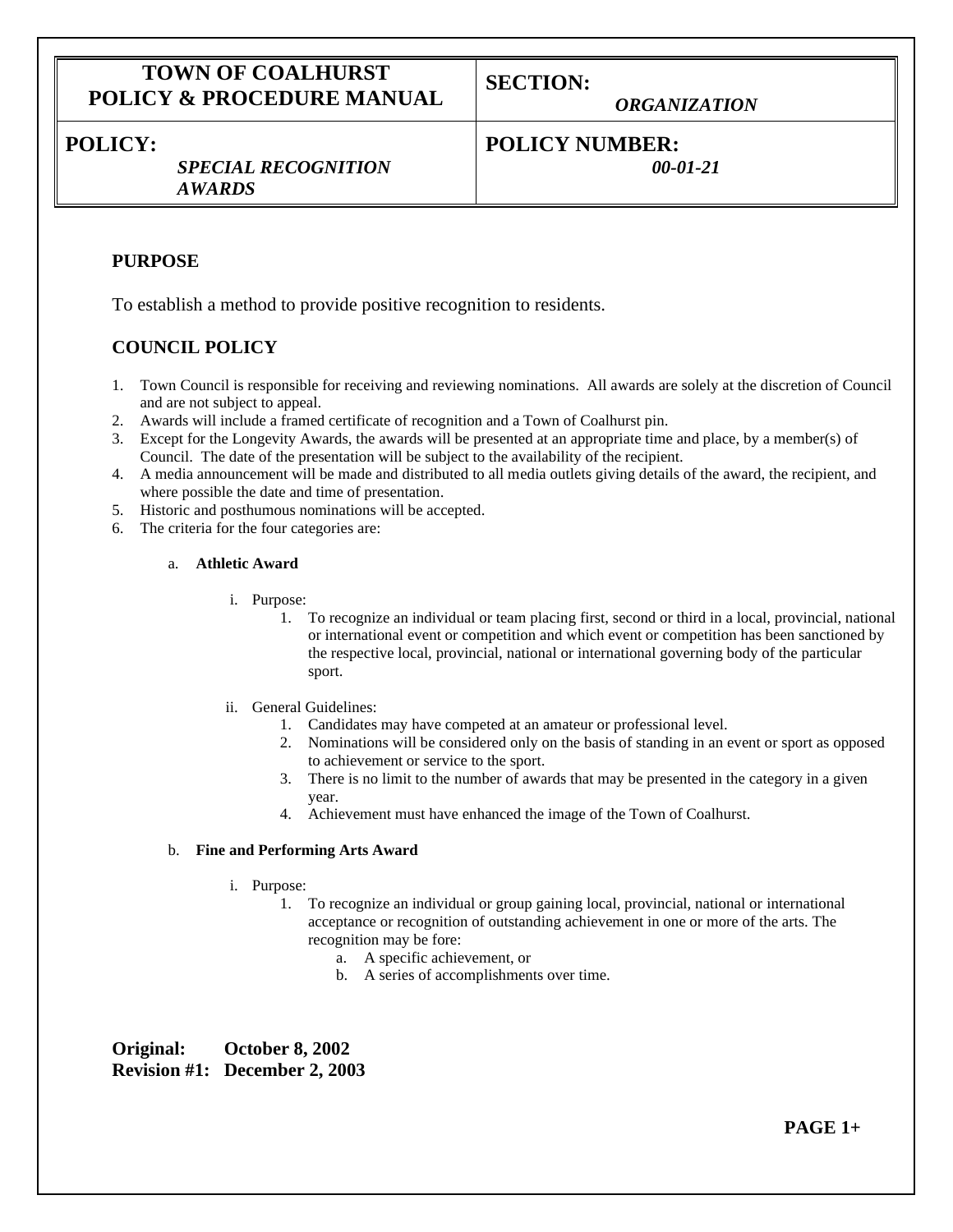#### **PAGE 2 SPECIAL RECOGNITION AWARDS POLICY #00-01-21**

- ii. General Definitions
	- 1. *Arts*: for the purpose of this award, includes literary, visual, performing, film, video and architectural arts.
	- 2. *Group*: two or more individuals assembled together and having some common purpose (e.g. Barbershop Quartet).
- iii. General Guidelines
	- 1. Candidates may hold amateur or professional status; however the achievement must enhance the image of the Town of Coalhurst.
	- 2. Nominations will be considered on the basis of acceptance or recognition of outstanding achievement in one or more of the arts.
	- 3. There is no limit to the number of awards that may be presented in this category in a given year.

## c. **Citizenship Award**

- i. Purpose:
	- 1. To recognize:
		- a. *Distinguished Voluntary Service* that has had a significant impact in the Town of Coalhurst, or
		- b. *Continuous Voluntary Service* of fifteen years or more that has an identifiable benefit to the Town of Coalhurst. This service must be continuous and may have occurred with more than one organization in Coalhurst.
		- 2. General Guidelines:
			- a. Candidates will be individuals.
			- b. There is no limit to the number of awards that may be presented in this category in a given year.

#### d. **Mayor's Special Award**

- i. Purpose:
	- 1. To recognize an individual whose service or achievement at the local, provincial, national or international level has been of singular significance, has enhanced the image of the Town of Coalhurst, and whose accomplishments are not adequately described within the framework of the criteria for the Athletics, Fine and Performing Arts or Citizenship categories.
	- 2. The Mayor's Special Award is the highest possible recognition from the Town of Coalhurst.
- ii. General Guidelines:
	- 1. Nominees will be individuals who have demonstrated any of the following:
		- a. Humanitarianism;
		- b. Exceptional achievement in a profession, sport or the arts;
		- c. An act of heroism or bravery.
	- 2. The Mayor's Special Award will not necessarily be presented each year.
	- 3. Where special circumstance warrants, more than one award may be presented in a given year.

#### e. **Longevity Award**

- i. Purpose:
	- 1. To recognize long-term residents of Coalhurst on significant birthdays and anniversaries.

**Original: October 8, 2002 Revision #1: December 2, 2003**

**PAGE: 2+**